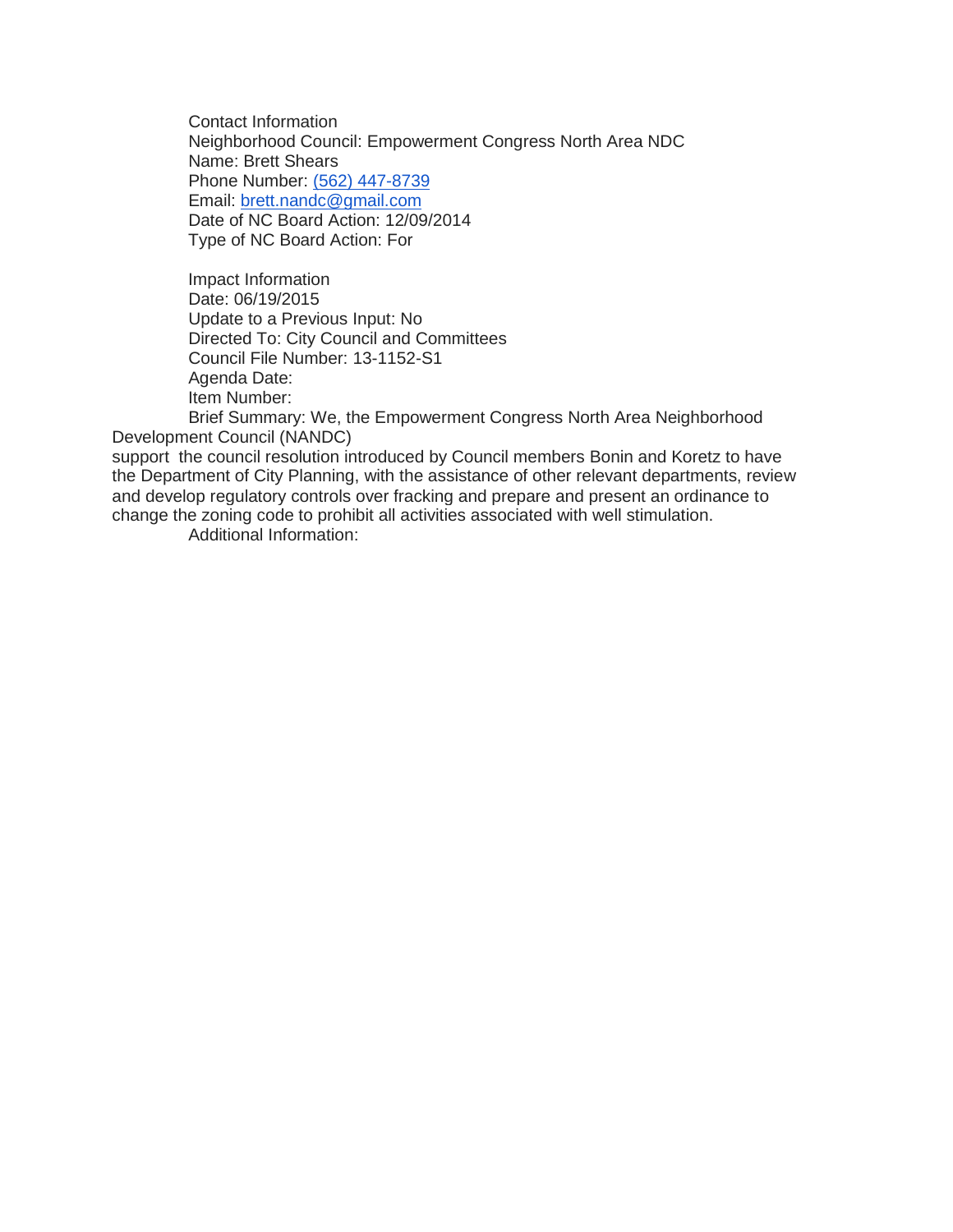December 9, 2014 Council File 13-1152-S1

Honorable City Council c/o Office of the City Clerk Los Angeles City Hall 200 North Spring Street, Room 395 Los Angeles, CA 90012

CC: Councilman Bernard Parks Councilman Curren Price Councilman Gil Cedillo

Honorable City Council Members,

The *Empowerment Congress North Area Neighborhood Development Council (NANDC)* is located just southwest of downtown Los Angeles (see Figure 1). We are represented on the City Council by Councilmen Gil Cedillo, Bernard Parks, and Curren Price.

In our neighborhood council district we currently have two active energy extraction sites (see Figures 2 and 3). We, along with many of our fellow neighborhood councils, are concerned with how this energy extraction (and the commensurate well stimulation activity) affects our quality of life.

Our stakeholders have consistently affirmed that such activity no longer seems compatible with the unique, urban environment of many of our neighborhoods. When many of the agreements under which energy extractors operate are more than half a century old<sup>1</sup>, we believe those concerns are justified.

For all the foregoing and subsequent reasons, we present the following resolution:

*Whereas* our community is subject to the negative externalities of active energy extraction and has been for decades<sup>2</sup>,

*Whereas* such negative externalities adversely affect the quality of life for our community,

*Whereas* the November 5, 2014 report by the Department of City Planning states that "Updates to the code section have not kept time with the changing industry, economy, urban environment, or the City's evolving information management strategies"<sup>3</sup>,

 $\overline{a}$ <sup>1</sup> Council File attachment from Department of City Planning. November 5, 2014 http://clkrep.lacity.org/onlinedocs/2013/13-1152-s1\_rpt\_plan\_11-6-14.pdf

<sup>2</sup> Lohan, Tara (Oct. 24, 2014). "What It's Like to Have 30 Oil & Gas Wells as Neighbors." *Grist.org* http://grist.org/climate-energy/what-its-like-to-have-30-oil-gas-wells-as-neighbors/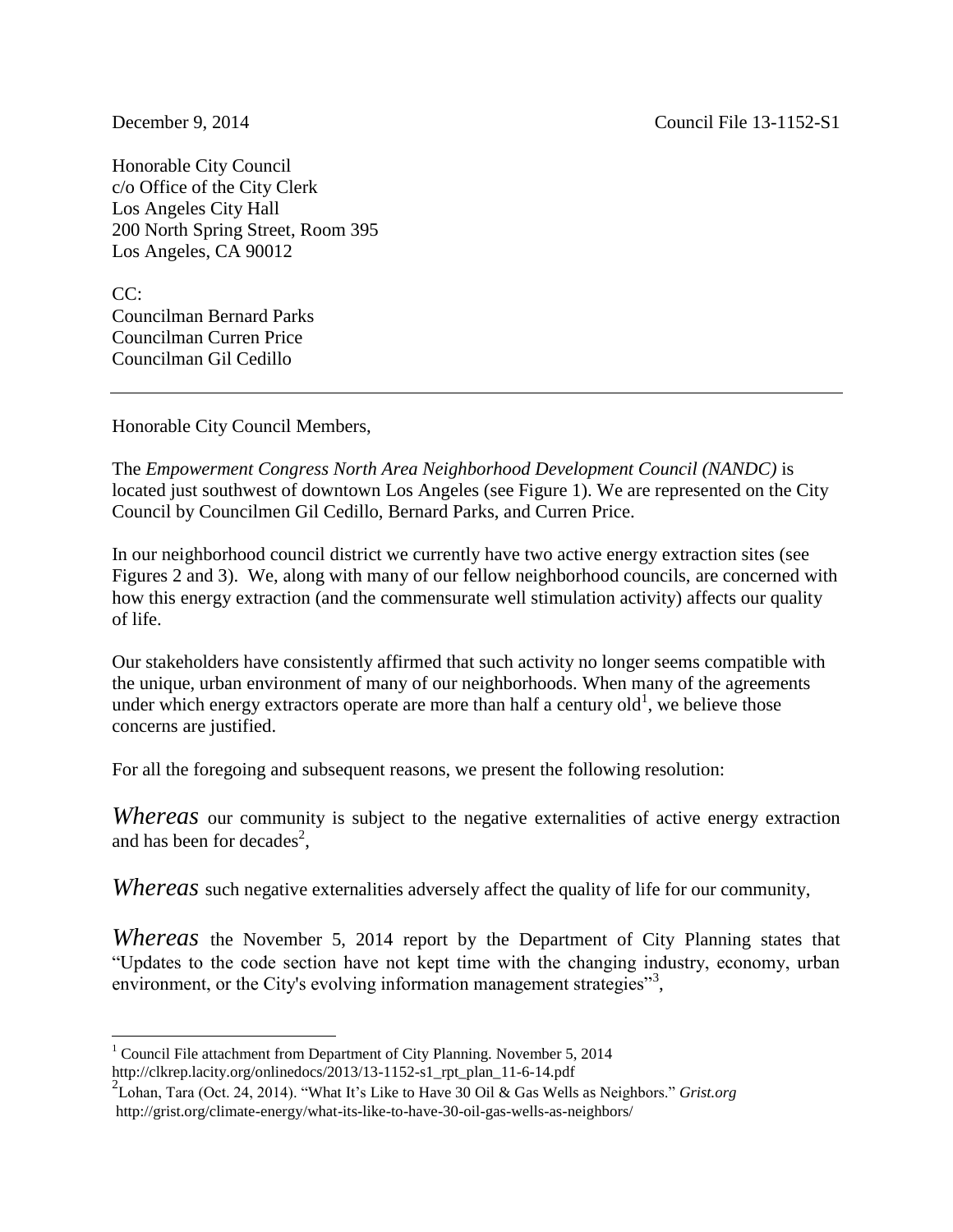*Whereas* such a sentiment clearly suggests that current regulatory conditions are no longer compatible with the unique, urban environment of our neighborhoods,

*Whereas* at least ten of our fellow neighborhood councils have made similar pleas to the City Attorney's office, Planning Department, and other participating agencies (see Appendix 1),

*Whereas* such pleas faithfully represent the desires of our respective communities and the City as a whole,

For all the reasons listed herein,

**We, the** *Empowerment Congress North Area Neighborhood Development Council (NANDC)* **support the council resolution introduced by Council members Bonin and Koretz to have the Department of City Planning, with the assistance of other relevant departments, review and develop regulatory controls over fracking and prepare and present an ordinance to change the zoning code to prohibit all activities associated with well stimulation.**

Thank you for your time and consideration.

Respectfully,

 $\overline{a}$ 

The *Empowerment Congress North Area Neighborhood Development Council* board

This Community Impact Statement was presented at a *NANDC* special meeting held on December 9, 2014. It was adopted in its current form by a vote of \_\_\_\_ Yes, \_\_\_\_ No, and \_\_\_\_ abstentions.

Andrea Canty, President, NANDC\_\_\_\_\_\_\_\_\_\_\_\_\_\_\_\_\_\_\_\_\_\_

Eddie North-Hager, Secretary, NANDC\_\_\_\_\_\_\_\_\_\_\_\_\_\_\_\_\_\_\_\_\_\_\_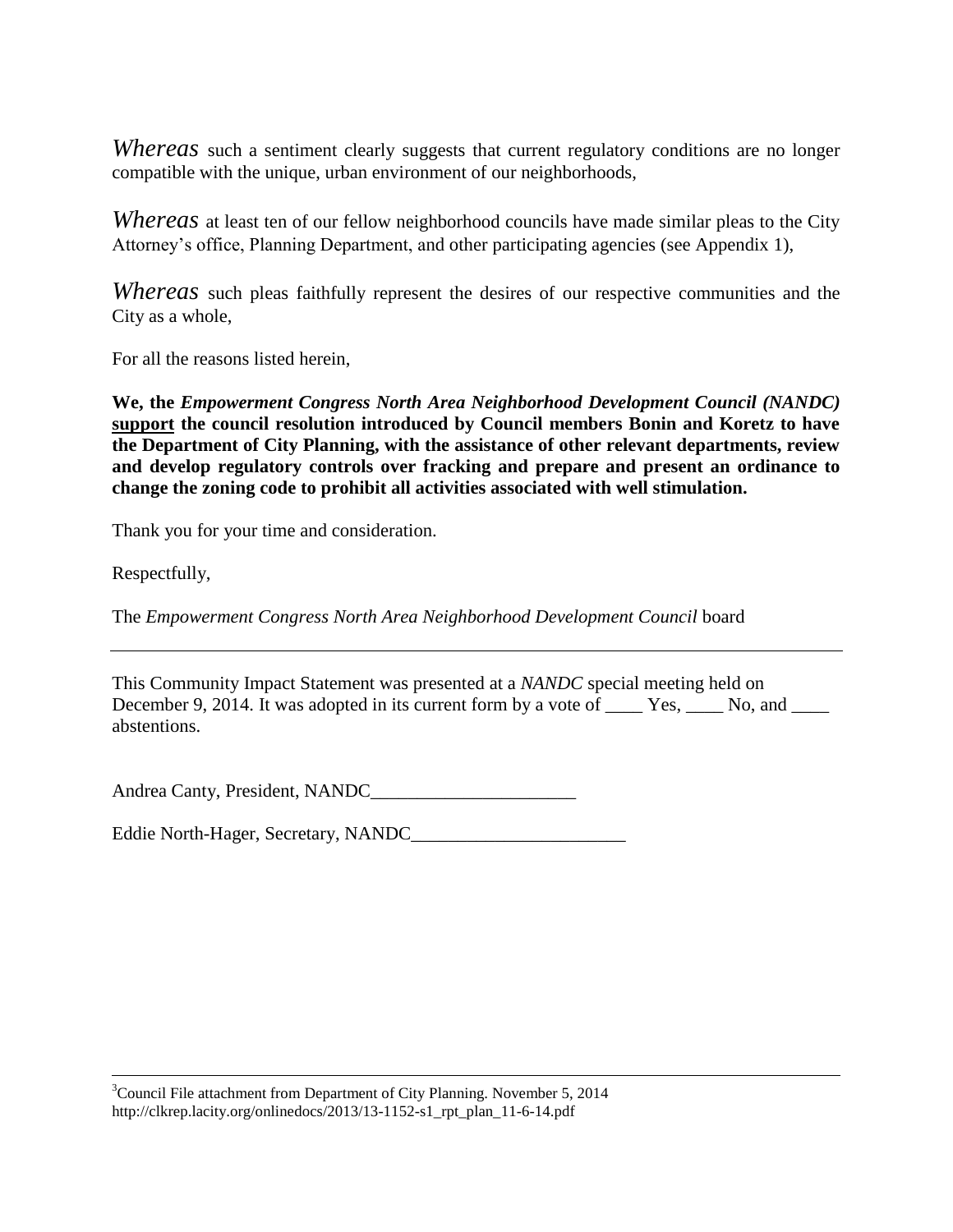## **Appendix 1: Community Impact Statements filed by other Neighborhood Councils (in order of most recently filed):**

Downtown LA Mid Town Mid Town North Hollywood Pacoima Foothills Trails District Northridge South Palms Mar Vista Silver Lake Harbor Gateway